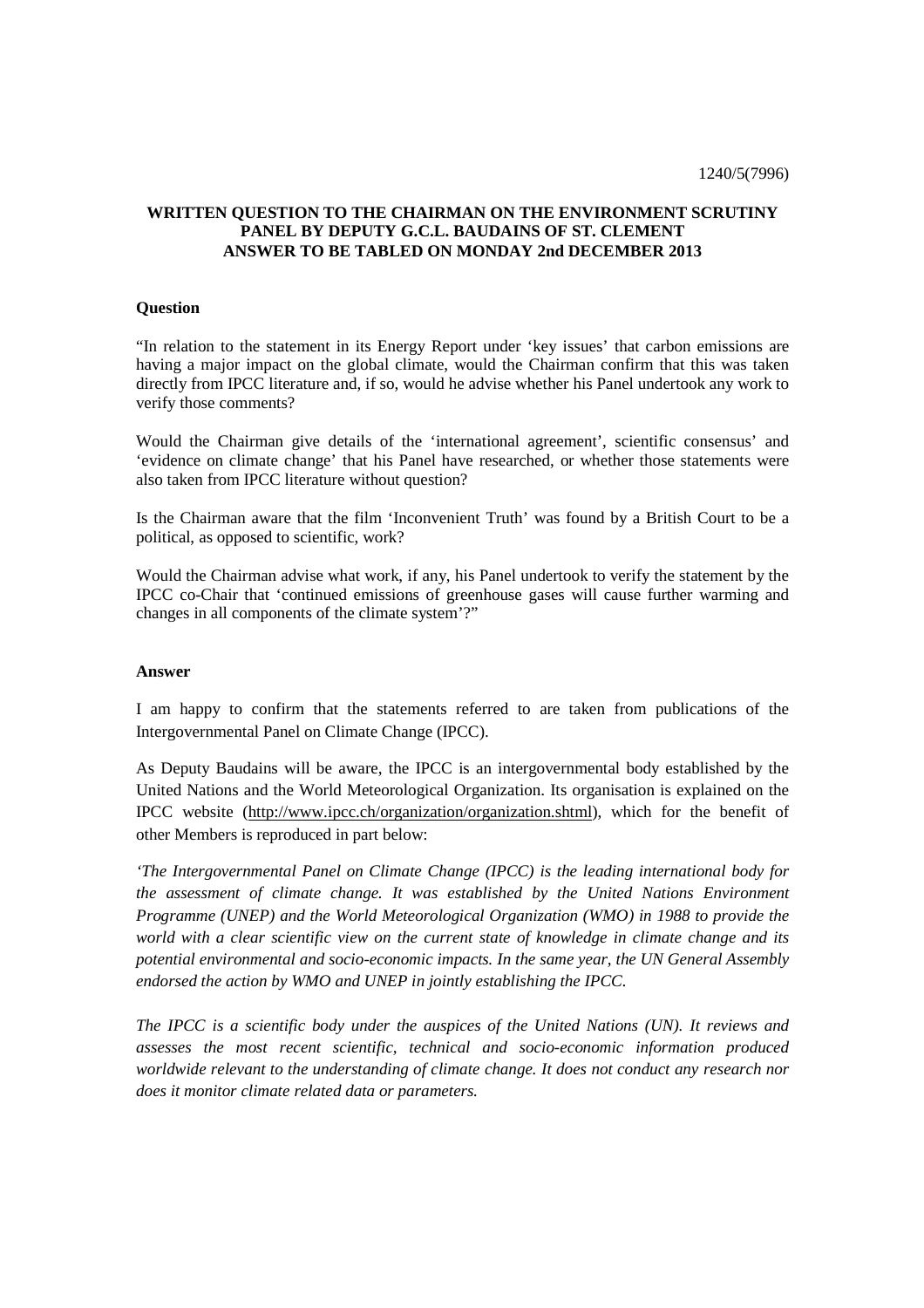*Thousands of scientists from all over the world contribute to the work of the IPCC on a voluntary basis. Review is an essential part of the IPCC process, to ensure an objective and complete assessment of current information. IPCC aims to reflect a range of views and expertise. The Secretariat coordinates all the IPCC work and liaises with Governments. It is supported by WMO and UNEP and hosted at WMO headquarters in Geneva.* 

*The IPCC is an intergovernmental body. It is open to all member countries of the United Nations (UN) and WMO. Currently 195 countries are members of the IPCC. Governments participate in the review process and the plenary Sessions, where main decisions about the IPCC work programme are taken and reports are accepted, adopted and approved. The IPCC Bureau Members, including the Chair, are also elected during the plenary Sessions.* 

*Because of its scientific and intergovernmental nature, the IPCC embodies a unique opportunity to provide rigorous and balanced scientific information to decision makers. By endorsing the IPCC reports, governments acknowledge the authority of their scientific content. The work of the organization is therefore policy-relevant and yet policy-neutral, never policy-prescriptive.'* 

The IPCC website also explains the very thorough process of scientific research and review which its findings are based on. The Panel is in no position to challenge their findings or depart from the consensus of world wide scientific opinion. I believe it would have been irresponsible for the Panel to have attempted to do so.

The United Kingdom Government has also accepted the IPCC conclusions. In the Government Response of 27th September 2013 to the Intergovernmental Panel on Climate Change (IPCC) Fifth Assessment Report (AR5), Secretary of State Edward Davey described it as: **'the most authoritative, credible analysis of climate change science ever.'** 

Prof David MacKay FRS, Chief Scientific Advisor to the Department of Energy and Climate Change, said:

**'This latest report is the most authoritative and comprehensive report to date of our understanding of climate change. The scientific consensus is that the world has warmed and will warm more, owing to human activities. There is robust evidence that human greenhouse gas emissions are already changing our world; global temperatures have risen every decade for the last three decades, oceans are acidifying, rainfall patterns are changing, sea levels are rising, arctic sea ice is declining, and some extreme weather events are becoming more frequent and intense.** 

**It is predicted, from simple physics, that the more humanity increases the quantities of greenhouse gases in the atmosphere, the warmer the Earth will become. The far-reaching consequences of this warming are becoming understood, although some uncertainties remain. The most significant uncertainty, however, is how much carbon humanity will choose to put into the atmosphere in the future. It is the total sum of all our carbon emissions that will determine the impacts. We need to take action now, to maximise our chances of being faced with impacts that we, and our children, can deal with.'** 

The full Government Response can be found here: